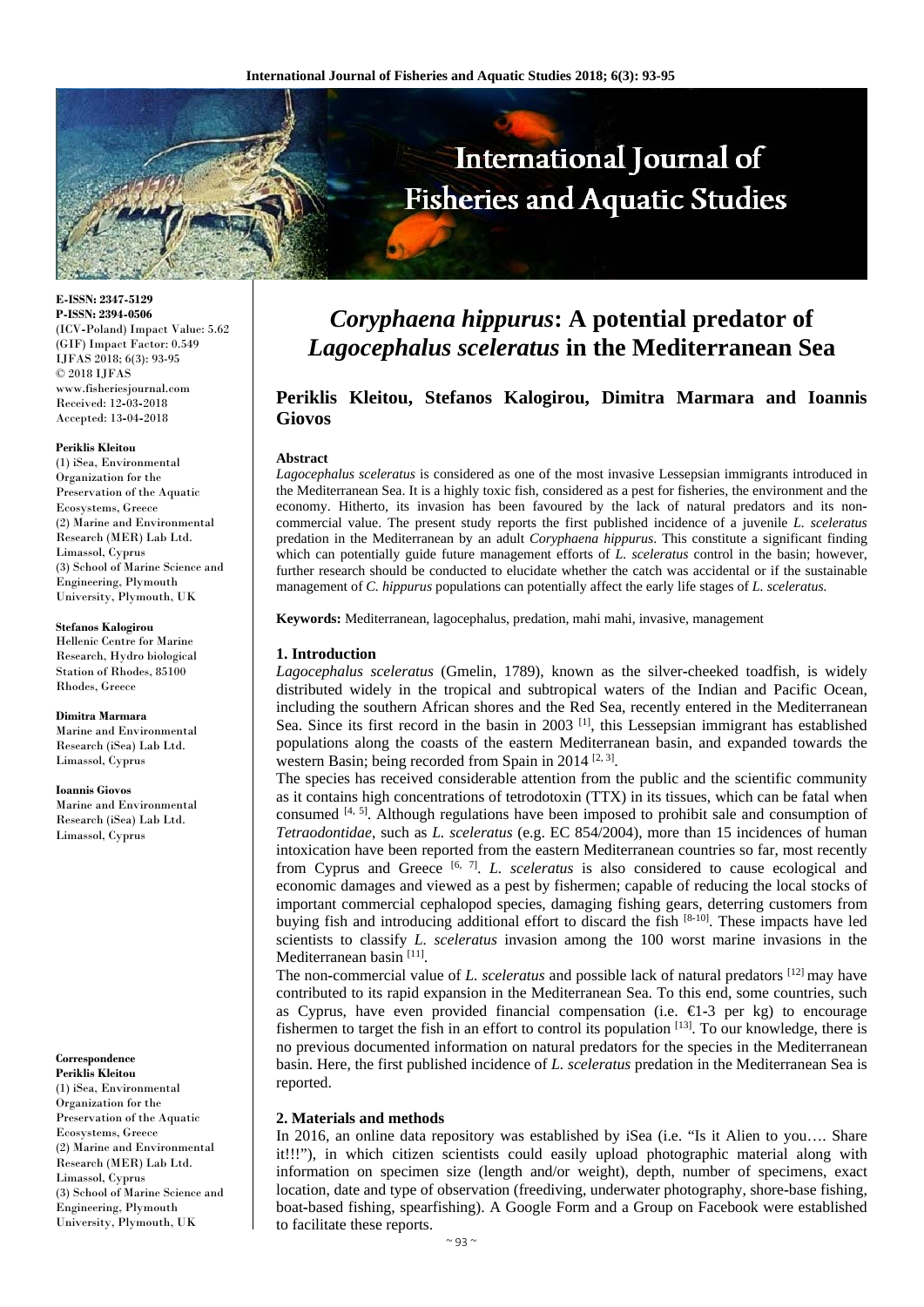## **3. Results and Discussions**

On 29 August 2017, a fisherman reported an incidence of potential predation of *L. sceleratus* through the citizen**-**science programme. Specifically, one individual of *Coryphaena hippurus* Linnaeus, 1758 was captured at 09:50 a.m. using shore angling, at Plakias harbour, South Rethymno (Crete, Greece) (35°11'34.4"N; 24°22'51.7"E) (Figure 1). The fish was found swimming in a school and caught over a sandy substrate at 4 m depth. The specimen weighted around 2**-**3 kg and was approximately 70 cm (fork) length (Figure 2A; B). A juvenile *L. sceleratus* of approximately 3 cm was found in the oesophagus. The prey appeared freshly consumed with no signs of degradation or digestion (Figure 2C; D). All the information and evidences were submitted to the programme.



**Fig 1:** The catch location of the *C. hippurus* that consumed a juvenile *L. Sceleratus* in South Crete, Greece.



**Fig 2:** The specimen of *C. hippurus* caught (A, B) and the juvenile *L. sceleratus* (C, D) found in the oesophagus.

It has been demonstrated that non**-**toxic species show low resistance to TTX and TTX**-**bearing organisms use it effectively as a defensive or offensive substance [14]. According to the results of Katikou et al. (2009)<sup>[15]</sup>, toxicity was not detected in any of the tested tissues of two *L. sceleratus* specimens smaller than 16 cm. However, the effect of *L. sceleratus* consumption on other species acting as predators has not been extensively studied and therefore, any assumption would be ambiguous.

Studies in the Pacific and Atlantic Oceans and the Arabian Sea have found that *C. hippurus* may consume a variety of Tetraodontidae species, including the congeneric toxic species *L. lagocephalus* (Linnaeus, 1758) [16**-**20]. An earlier study on the diet of *C. hippurus* in the western Mediterranean Sea found a large proportion of epipelagic prey and indicated that

*C. hippurus* is a top predator, but no species of Tetraodontidae were reported <sup>[21]</sup>. However, many Tetraodontidae species such as *L. sceleratus* have been expanded into the Mediterranean after the study of  $[21]$  and it is therefore imperative that updated studied on the diet of *C. hippurus* are being conducted.

## **4. Conclusions**

Studies on the diet of *C. hippurus* could usefully be undertaken to determine whether the species is a potential natural predator of juvenile *L. sceleratus* in the Mediterranean. Such information can be vital for managers as it can guide future strategies towards the control and management of the invasive *L. sceleratus* in the basin.

# **5. Acknowledgments**

The authors are grateful to the fisherman Mr Konstantinos Tsagkarakis (Greece), for sharing his information and pictures to the citizen**-**science programme "Is it Alien to you…. Share it.

# **References**

- 1. Filiz H, Er M. Akdenizin yeni misafiri (New guests in the Mediterranean Sea). Deniz Magazin (Istanbul). 2004; 68:52**-**4.
- 2. Katsanevakis S, Acar Ü, Ammar I, Balci B, Bekas P, Belmonte M *et al*. New mediterranean biodiversity records (October, 2014). Mediterranean Marine Science. 2014; 15(3):675**-**95.
- 3. Deidun A, Fenech**-**Farrugia A, Castriota L, Falautano M, Azzurro E, Andaloro F. First record of the silver**-**cheeked toadfish *Lagocephalus sceleratus* (Gmelin, 1789) from Malta. BioInvasions Records. 2015; 4(2):139**-**42.
- 4. Kosker AR, Özogul F, Durmus M, Ucar Y, Ayas D, Regenstein JM *et al*. Tetrodotoxin levels in pufferfish (*Lagocephalus sceleratus*) caught in the Northeastern Mediterranean Sea. Food chemistry. 2016; 210:332**-**7.
- 5. Rambla**-**Alegre M, Reverté L, Del Río V, de la Iglesia P, Palacios O, Flores C *et al*. Evaluation of tetrodotoxins in puffer fish caught along the Mediterranean coast of Spain. Toxin profile of *Lagocephalus sceleratus*. Environmental research. 2017; 158:1**-**6.
- 6. Bentur Y, Ashkar J, Lurie Y, Levy Y, Azzam ZS, Litmanovich M *et al*. Lessepsian migration and tetrodotoxin poisoning due to *Lagocephalus sceleratus* in the eastern Mediterranean. Toxicon. 2008; 52(8):964**-**8.
- 7. Katikou P, Vlamis A. Tetrodotoxins: recent advances in analysis methods and prevalence in European waters. Current Opinion in Food Science. 2017; 18:1**-**6.
- 8. Kalogirou S, Corsini‐Foka M, Sioulas A, Wennhage H, Pihl L. Diversity, structure and function of fish assemblages associated with *Posidonia oceanica* beds in an area of the eastern Mediterranean Sea and the role of non‐indigenous species. Journal of fish biology. 2010; 77(10):2338**-**57.
- 9. Kalogirou S, Wennhage H, Pihl L. Non**-**indigenous species in Mediterranean fish assemblages: Contrasting feeding guilds of *Posidonia oceanica* meadows and sandy habitats. Estuarine, Coastal and Shelf Science. 2012; 96:209**-**18.
- 10. Kalogirou S. Ecological characteristics of the invasive pufferfish *Lagocephalus sceleratus* (Gmelin, 1789) in the eastern Mediterranean Sea**-**a case study from Rhodes. Mediterranean Marine Science. 2013; 14(2):251**-**60.